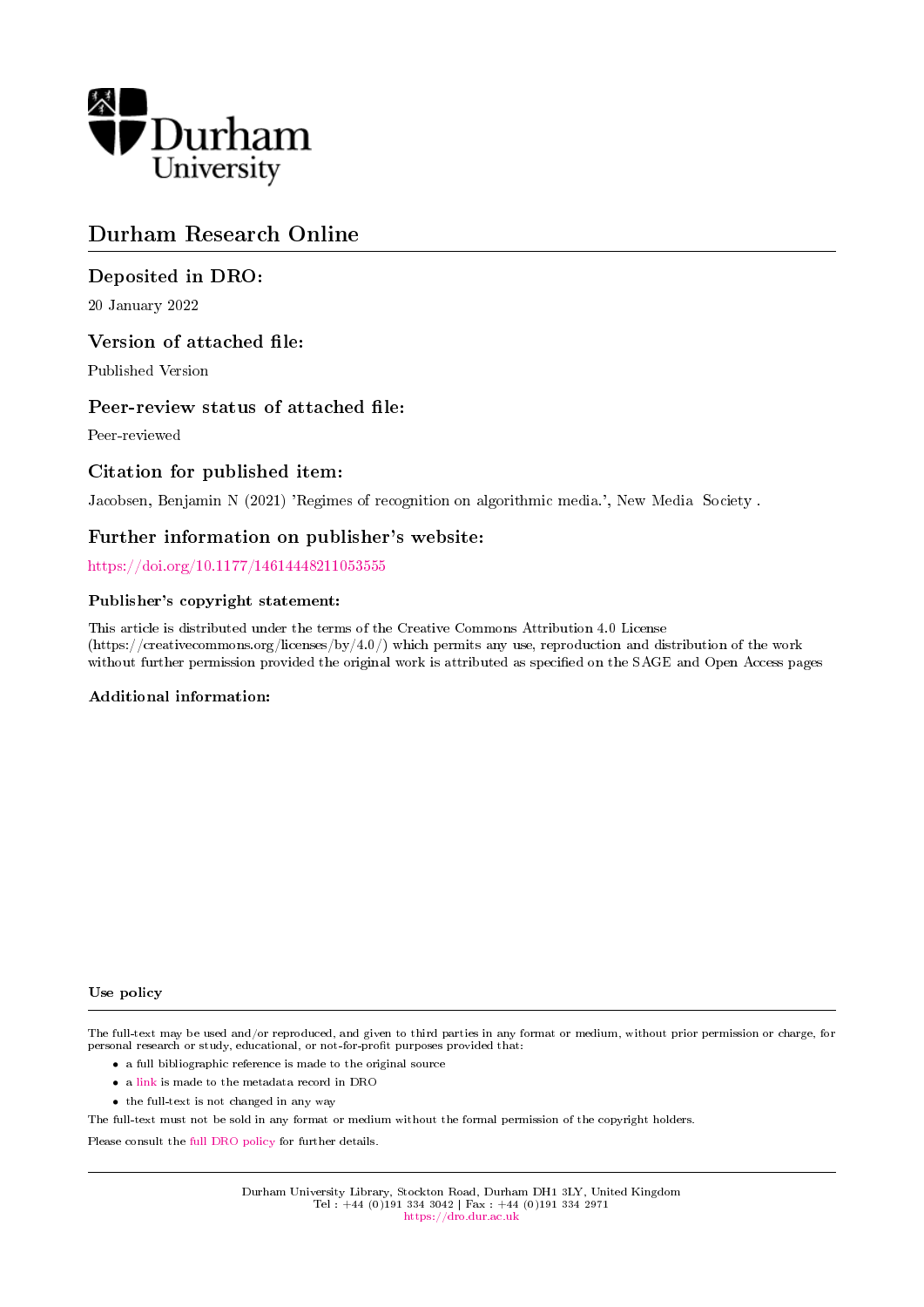**1053[555](http://crossmark.crossref.org/dialog/?doi=10.1177%2F14614448211053555&domain=pdf&date_stamp=2021-10-26)** NMS0010.1177/14614448211053555new media & society**Jacobsen**

*Article*



# **Regimes of recognition on algorithmic media**

new media & society  $1 - 16$ © The Author(s) 2021  $\circledcirc$ 

DOI: 10.1177/14614448211053555 Article reuse guidelines: [sagepub.com/journals-permissions](https://uk.sagepub.com/en-gb/journals-permissions) [journals.sagepub.com/home/nms](https://journals.sagepub.com/home/nms)



**Benjamin N Jacobsen**

Durham University, UK

#### **Abstract**

This article examines ways in which people are seen, recognised, and made to matter by social media platforms. Drawing on Louise Amoore's notion of 'regimes of recognition', I argue that social media platforms can be conceptualised as increasingly powerful arbiters of recognisability, determining the conditions of possibility of how people are seen and come to matter. Through an analysis of Twitter's saliency detection algorithm, which automatically crops images uploaded to the platform, the article highlights how social media platforms participate in producing novel modes of recognisability, that is, conditions by which people are rendered visible and invisible within or by the platform. Moreover, the article highlights how regimes of recognition on algorithmic media shape people's parameters of attention and perception more generally through what I call the automatic production of 'consistent' lines of sight. Ultimately, the article seeks to highlight how the notion of recognition is increasingly arbitrated in and through algorithmic media and how this is fraught with political issues and tension. As such, there is an ongoing need to critically examine the power of social media to render people visible and invisible.

### **Keywords**

Algorithms, attention, automation, bias, data, machine learning, perception, social media

# **Introduction**

In 2014, researchers at Facebook developed a deep learning algorithm called DeepFace. The facial recognition model was trained on over 4 million images of Facebook users,

**Corresponding author:**

Benjamin N Jacobsen, Department of Sociology, Wentworth College, University of York, Heslington, York YO10 5DD, UK. Email: [benjamin.jacobsen@durham.ac.uk](mailto:benjamin.jacobsen@durham.ac.uk)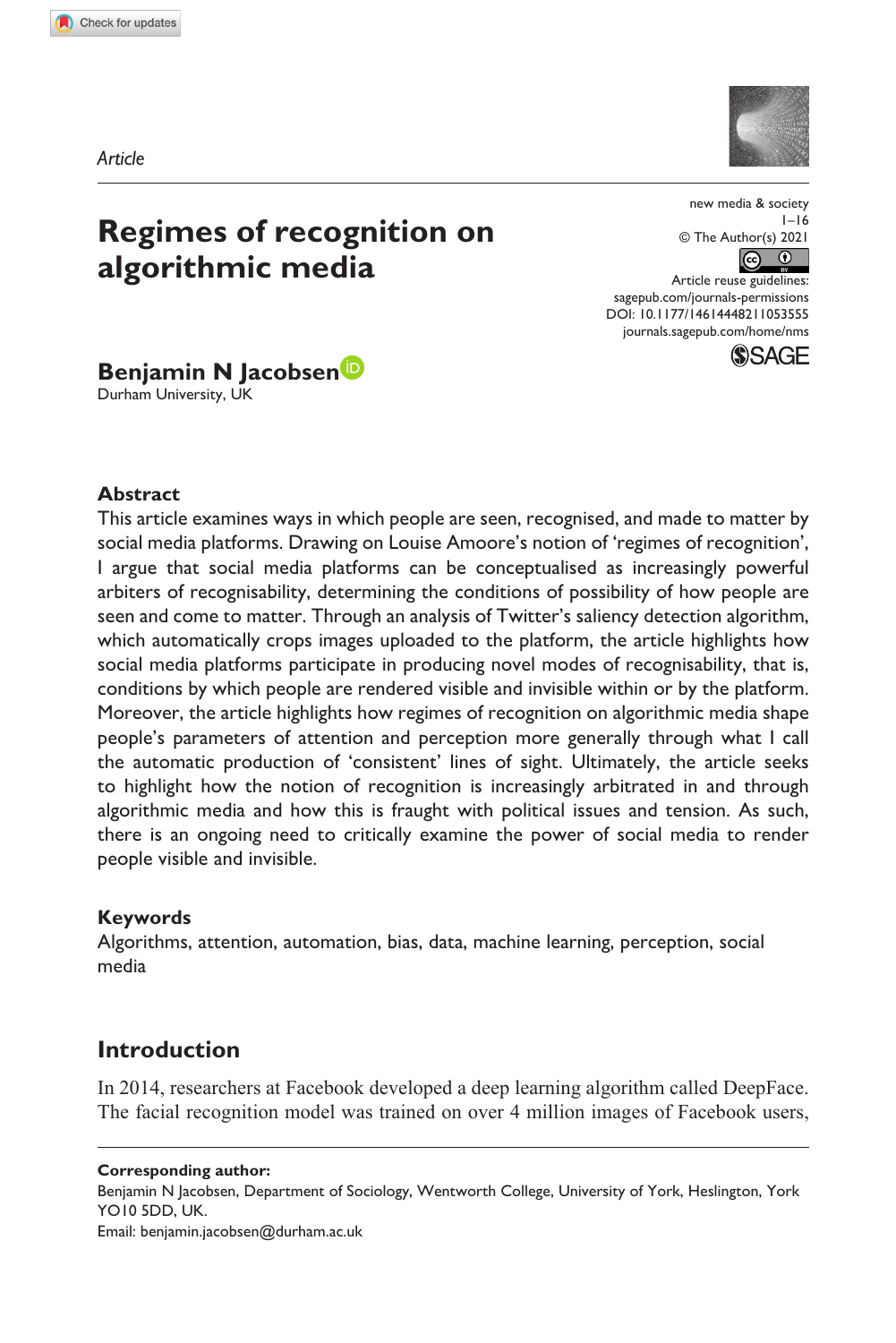and it was reported to be able to recognise people featuring in any images uploaded to the social media platform at a level of accuracy virtually equal to humans (Lowensohn, 2014). Although platforms like Facebook have since developed much larger and more sophisticated algorithmic models, the central idea remains the same: social media are in the business of recognition. Platforms such as Facebook, Instagram, and Twitter, what Taina Bucher (2018) calls 'algorithmic media', have increasingly become image-sharing and image-processing platforms. They have become spaces of 'ubiquitous photography' (Hand, 2012), where images are increasingly algorithmically mediated (Uricchio, 2011). Yet, rather than merely facilitating more image-sharing among people, social media platforms are increasingly seeking to understand the content of images on a more granular level. That is, to algorithmically identify and recognise the persons and objects within these images at the level of the pixel.

In this article, I argue that social media platforms have become powerful arbiters of recognisability. They determine not only what is made visible to users or what is ignored, but also constitute the conditions for what can be perceived and recognised by the platforms themselves. I suggest that in an age of algorithms, the capacity to arbitrate recognisability on social media, and the social implications of this, are increasingly important to critically examine, especially since recognition is crucial for how we act and interact with others in society (Crandall, 2005; Honneth, 1992). The article thus examines the politics of the capacity to arbitrate recognisability on algorithmic media and the ways in which it is inextricably linked to what comes to matter within social media images.

Conceptually, the article draws on Louise Amoore's (2020) notion of 'regimes of recognition' to examine how digital images are algorithmically processed, analysed and shaped by social media platforms. In the context of this article, regimes of recognition refer to the techniques and tools used by social media to arbitrate recognition. The focus on the notion of recognisability foregrounds the politics of how algorithmic systems 'see' the world and make it matter in certain ways, shaping people's parameters of attention and perception. In this context, regimes of recognition refer specifically to the algorithmic practices, tools, techniques and technologies used by social media platforms to process, analyse, tweak and circulate images. As this article points out, regimes of recognition on algorithmic media can shape what features are brought to the fore within an image and which features are not. This has implications for how the social world is seen and enacted, for as Jonathan Crary (1990) suggests, 'an observer is more importantly one who sees within a prescribed set of possibilities, one who is embedded in a system of conventions and limitations' (p. 6). I argue that regimes of recognition on algorithmic media circumscribe how people see the social world; they shape the prescribed set of possibilities of what can be seen and what is rendered invisible.

More specifically, the article explores this algorithmic power through an examination of Twitter's saliency detection neural network algorithm. As will be expanded upon further in the article, the saliency algorithm seeks to determine what aspects of an image count as 'salient', that is, worthy of attention, and what aspects should be automatically cropped out. In September 2020, Twitter came under media scrutiny when accusations surfaced that the algorithm favoured white faces over black faces in images that had been uploaded to the platform, to the point where black faces were repeatedly being cropped out of images (Hern, 2020). Drawing on a critical analysis of company reports published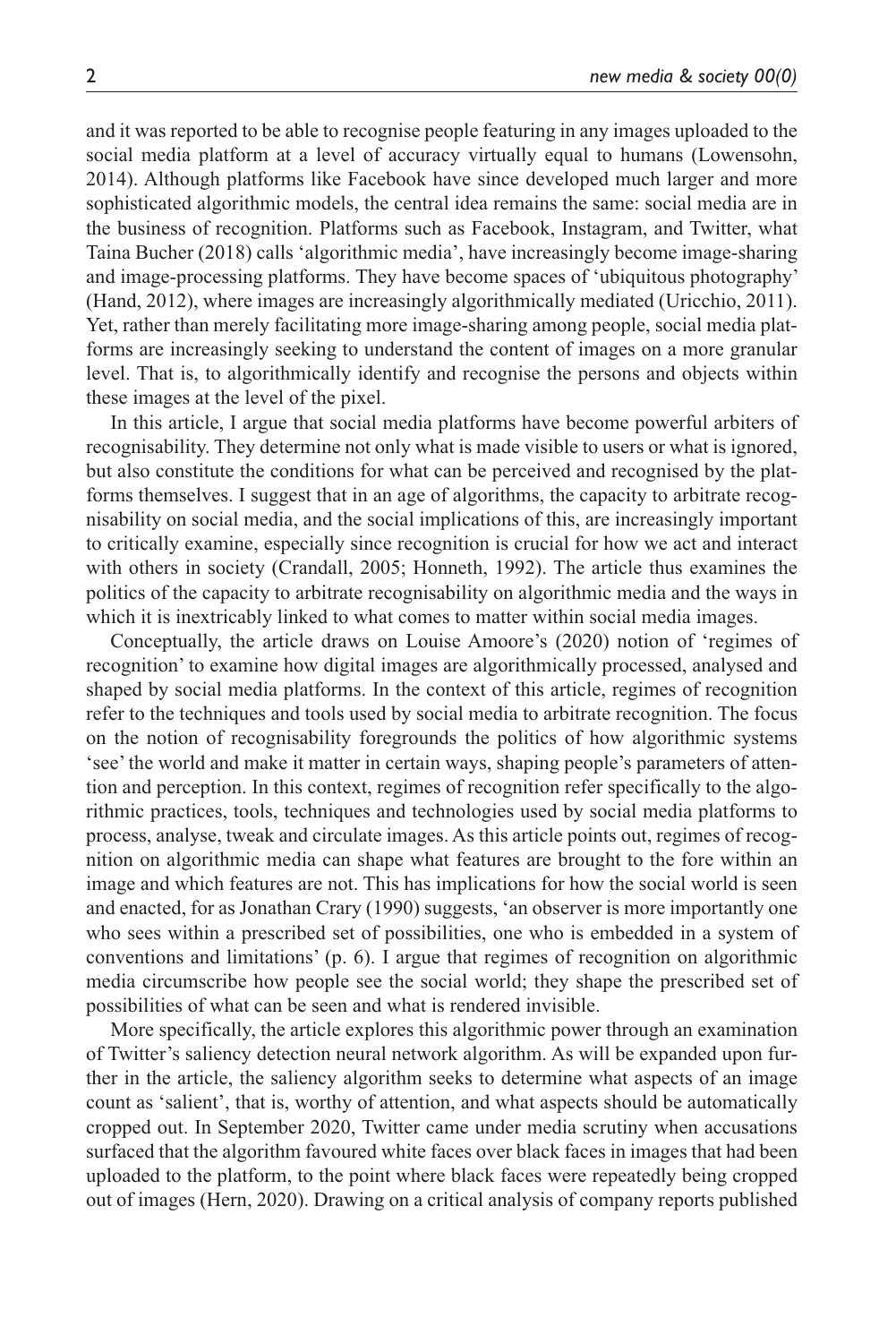by Twitter as well as the computer science literature on saliency detection algorithms, this article explores the power of platforms to arbitrate recognisability as well as the ethicopolitical implications of this.

In order to explore how social media platforms can be understood as powerful arbiters of recognisability, this article is divided into the following four main parts: First, I discuss the ways in which machine learning algorithms learn to 'see' the world as well as Amoore's (2020) notion of 'regimes of recognition'. Second, drawing on both company reports and computer science literature, I provide a detailed description of the functionality of Twitter's saliency detection algorithm and the incident of September 2020. Here, I foreground the socio-technical assumptions and logic that underlie its operations, showcasing how saliency detection algorithms fundamentally divide the world into salient regions and 'redundant' ones, regions deemed worthy of attention and those that are not. The following section then explores the implications of this underlying logic. I argue that social media's capacity to arbitrate recognisability constitutes the power to render (certain) people visible and invisible within platforms. The final section, I argue that the capacity to arbitrate recognisability is also the power to shape people's perception through the algorithmic construction of what I call 'consistent' lines of sight. That is, social media platforms seek to circumscribe people's parameters of attention, and in turn, create subjects that are productive, predictable and consistent. Ultimately, I argue that through an analysis of so-called regimes of recognition on algorithmic media, we may further unpack the power and politics of algorithms in everyday life and how they shape the conditions of what becomes visible to people on social media platforms.

### **Regimes of recognition: how algorithms 'see' the world**

Much research has already been conducted into the social power and politics of algorithms (Beer, 2009, 2017; Cheney-Lippold, 2016; Gillespie, 2014; Kotliar, 2020; Willson, 2017). From a computational perspective, algorithms are fundamentally calculative procedures employed in computer software to process input data in order to generate target outputs (Kitchin, 2017). Yet, they are not merely operations performed on data, but are also powerful social actors, shaping the social world in various ways. Algorithms are often used to mine, sort and order the social world, which has led some scholars to define the social power of algorithms as a 'soft biopower' (Cheney-Lippold, 2011). As such, algorithms should not merely be conceived in mathematical or computational terms. Rather, they are 'ethicopolitical arrangements of values, assumptions, and propositions about the world' (Amoore, 2020: 6).

The social power of machine learning algorithms has also been critically examined in relation to social media platforms (Bucher, 2018; Flyverbom, 2019; Gillespie, 2010; Hallinan and Striphas, 2016). For Taina Bucher (2012b), for instance, social media platforms generate new 'modalities of visibility'. She draws on the example of Facebook's EdgeRank algorithm, which calculates the content posted on the platform and filters it in a way that creates a hierarchy of visibility – where some posts attain more attention than others. For Bucher, this generates a 'threat of invisibility' (Bucher, 2012b: 1164) among users. As a result, one of the crucial aspects of the social power and politics of algorithms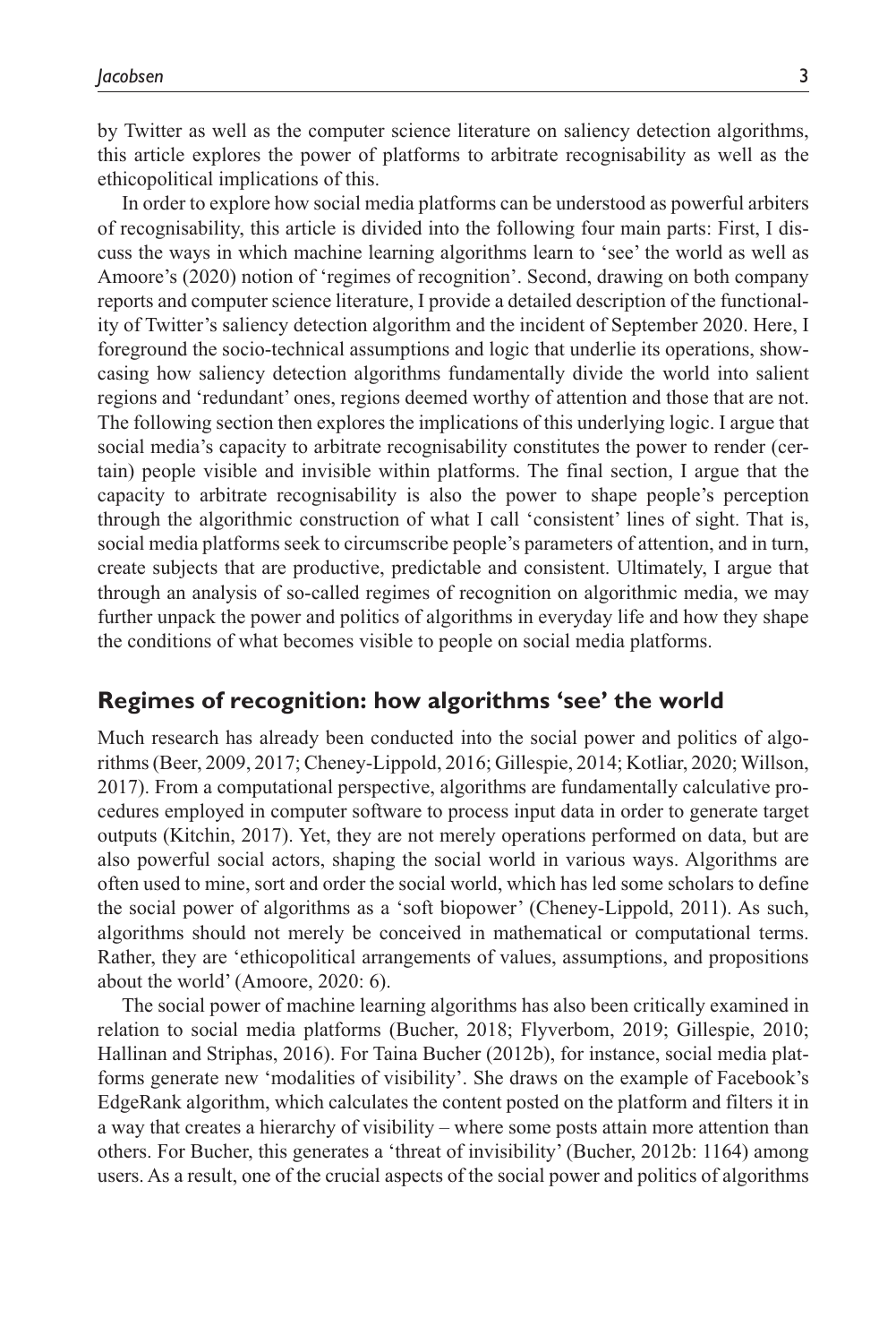resides in the various ways in which they help to shape the parameters of visibility and how people can see the world.

This raises the question of how algorithmic systems learn to 'see' and 'recognise' aspects of the social world. This is a question which is becoming increasingly pressing given the proliferation of tools such as facial recognition in society (Andrejevic and Selwyn, 2019; Bueno, 2019; Crawford and Paglen, 2019). Indeed, the intersections of algorithmic systems and issues of visibility and perception are foregrounded through a proliferation of visual concepts presented in the scholarly literature. Notions such as 'data gaze' (Beer, 2019), 'algorithmic gaze' (Kotliar, 2020), 'platform seeing' (Mackenzie and Munster, 2019) and 'optical unconscious of big data' (Agostinho, 2019) have all been proposed to make sense of the heterogeneous ways in which data companies, social media platforms and algorithmic systems see people and how they render the social world visible in different ways – all of which have ethicopolitical implications for how people come to see the world.

In her book *Cloud Ethics*, Louise Amoore (2020) explores the processes by which machine learning algorithms, and neural networks in particular, learn to see the world. That is, how they learn to recognise features within images and videos such as faces, animals, objects, events or scenery. Amoore (2020) points out that convolutional neural networks are trained on big datasets of images, where they learn to recognise particular patterns and features at the pixel level of the image. The input data are then assigned a series of weightings or parameters that determine its significance within the model. As a result, the algorithm learns over time to weight some patterns or clusters in the pixel values more than others. For instance, learning to recognise particular breeds of dog in an image or learning to link the image of a face to a concrete individual. Moreover, this means that neural networks possess a certain level of autonomy. As Amoore states, 'when deep neural network algorithms learn, then, they adjust themselves in relation to the features of their environment', that is, they learn how 'to afford weight or value to one pixelated part of an image over others' (p. 74).

Although this capacity for the algorithm to self-adjust and adapt to data inputs may raise concerns regarding issues of transparency, opacity and accountability (Ananny and Crawford, 2018; Burrell, 2016), it also highlights a more fundamental question: who or what counts as recognisable to the algorithm? Amoore (2020: 69) argues,

Machine learning algorithms do not merely recognize people and things in the sense of identifying – faces, threats, vehicles, animals, languages – they actively generate recognizability as such, so that they decide what or who is recognizable as a target of interest in an occluded landscape.

Through adjusting its weights or parameters over time, weighting some data elements in an image more than others, the algorithm does not simply learn to see the world. Rather, it must actively generate what can be recognised – whether that is a particular face, a particular feature of a face, an animal or a potential criminal. As such, algorithmic systems produce modes of recognition when they iteratively learn over time to weight and recognise certain features in images rather than others. Arbitrating recognisability therefore becomes a highly political process, for what the algorithm learns to recognise is, in fact,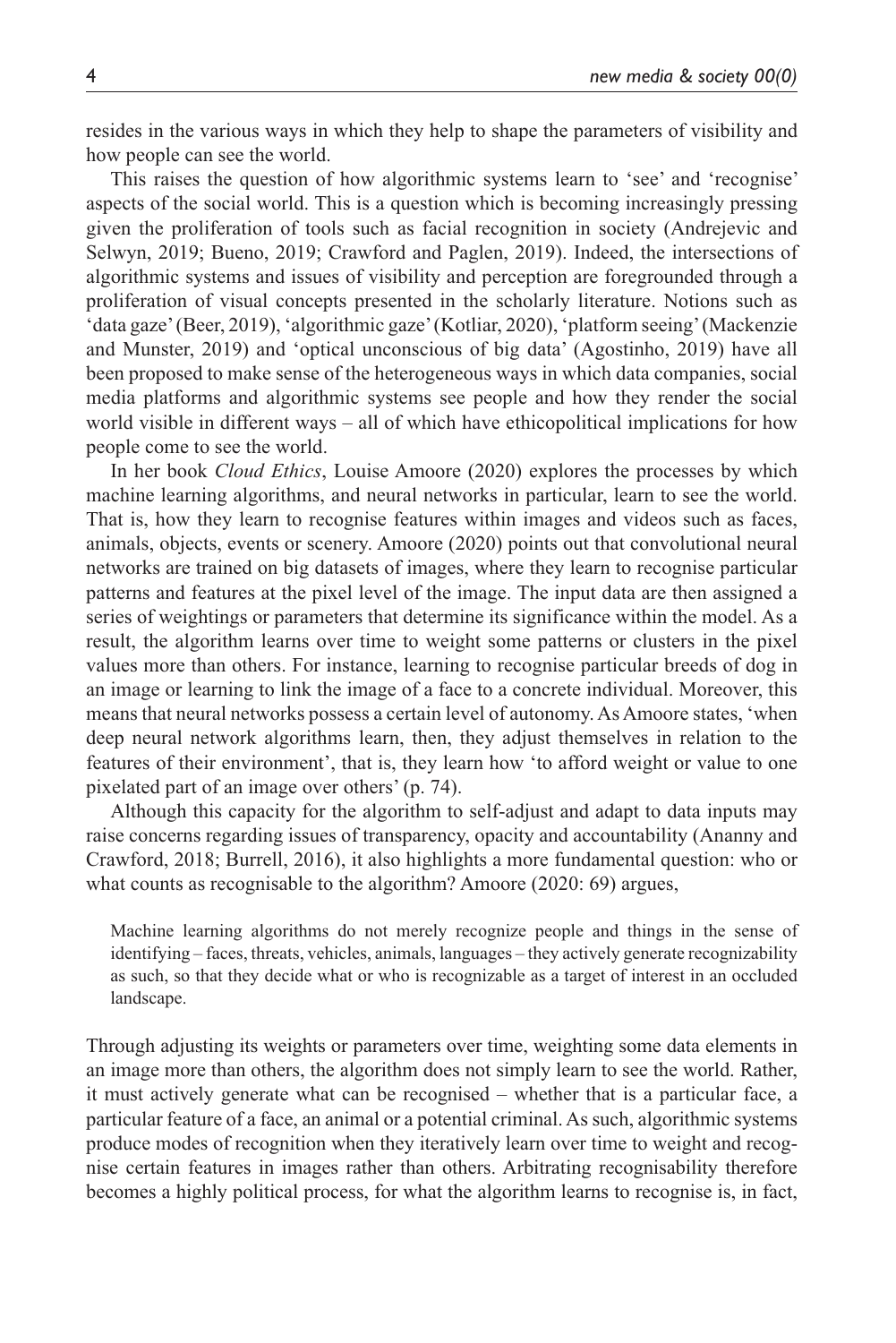'what is normal and anomalous at each parse of the data' (Amoore, 2020: 68). Amoore (2020) therefore argues that regimes of recognition are political actors in terms of 'both arbitrating recognizability and outputting a desired target that is actionable' (p. 72).

However, Amoore's notion of regimes of recognition should not be understood as purely technical or computational constructs. Rather, they are socio-technical achievements, generated by assemblages of human and algorithmic actors. Amoore (2020) states that there are multiple moments where both can be seen to be implicated in the production of regimes of recognition: 'The selection of training data; the detection of edges; the decisions on hidden layers; the assigning of probability weightings; and the setting of threshold values' (p. 71). A good example of this is how algorithms adjust their own parameters and how they are tweaked by developers, because it has been shown that a small adjustment in the weightings and parameters of a neural network can generate a fundamentally different set of outputs (Su et al., 2019) In other words, an image of a car may come to be seen as a cat by the algorithm. Regimes of recognition thus constitute 'intimate entanglements' (Latimer and Gómez, 2019) between developer and algorithm.

Crucially, therefore, the politics of algorithms resides not only in what they output, but also the ways in which they are adjusted or arranged. As Amoore (2020) suggests, 'the shifting of the thresholds for that recognition embodies all the valuations, associations, prejudices, and accommodations involved in determining what is "useful" or "good enough"' (p. 68). For this reason, Amoore (2020) argues that 'the processes and arrangements of weights, values, bias, and thresholds in neural nets . . . must be presented as questions and political claims in the world' (p. 81). Algorithmic regimes of recognition are produced through these various processes and mechanisms. They shape who or what can be recognised, becoming the condition of recognisability on social media platforms.

In this article, the concept of regimes of recognition refers to the algorithmic tools, techniques and practices that social media platform use to arbitrate recognisability within their platforms. That is, how they make people and objects visible, determining what comes to matter on the platform. This topic needs to be critically examined, as social media platforms not only incorporate sophisticated computational systems into the way in which they operate. They also often figure at the forefront of cutting-edge research on algorithms such as machine vision, object and facial recognition, image and video segmentation, and natural language processing. This is evident through the many projects that are made public in forums such as Facebook Engineering, Facebook AI Research, Google AI, Instagram Engineering and Twitter Engineering. As a result, it is crucial that social media platforms are critically examined in terms of how they arbitrate recognisability and generate the conditions by which people are rendered visible and knowable to the algorithm. The arbitration of recognisability participates in shaping what becomes visible on the platform and the parameters of what people can or should not see. In what follows, I examine Twitter's saliency detection neural network algorithm, how it learns to 'recognise' people in social media images, as well as its potential social ramifications.

## **Neural networks and the value of being salient on Twitter**

In September 2020, Twitter came under media scrutiny for their use of an image-cropping algorithm. Users complained that the algorithm could be seen to favour white faces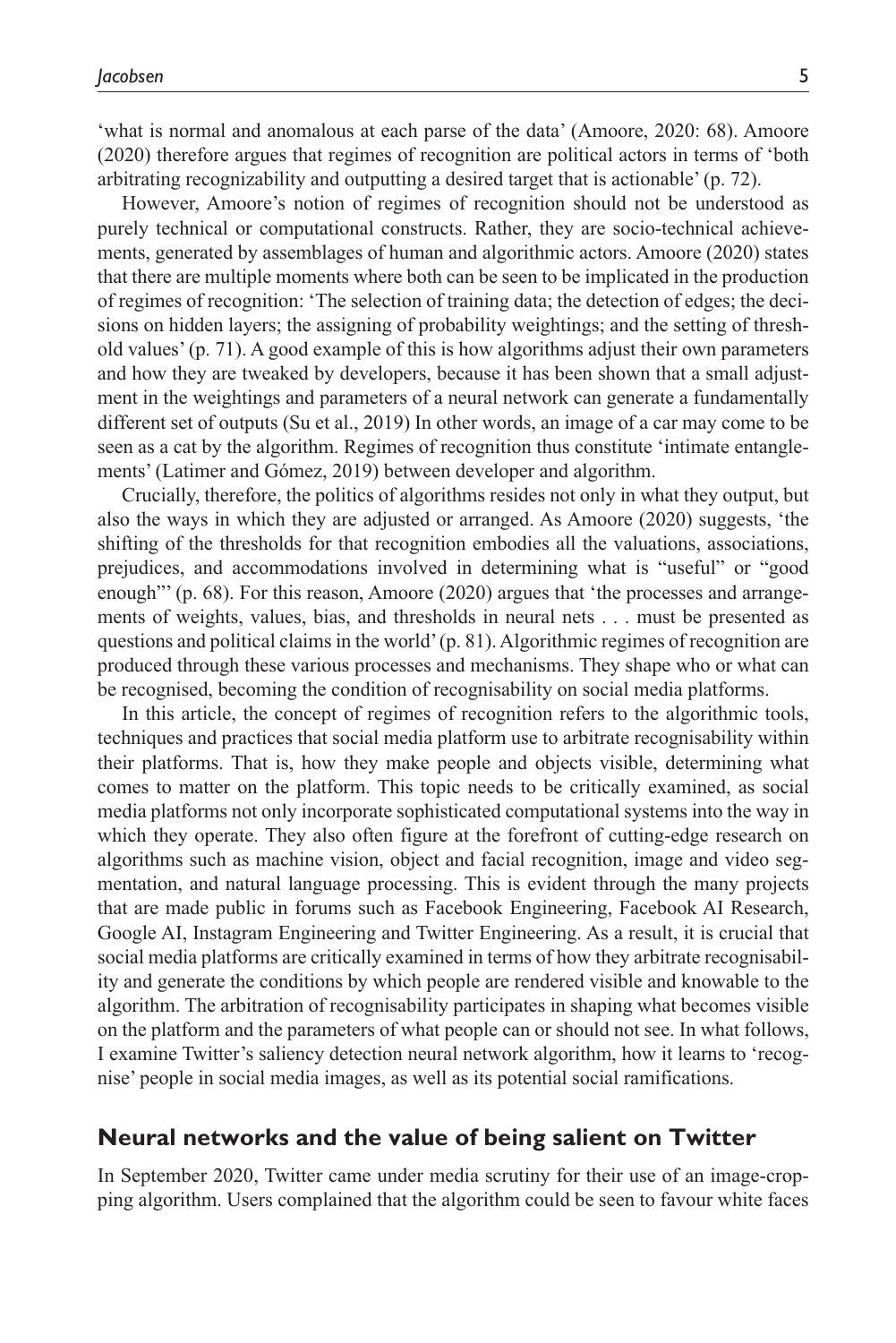over black faces within certain images that were uploaded to the platform. One widely shared example showed that the algorithm consistently cropped out an image of former president Barack Obama while presenting a 'normally' cropped image of US senator Mitch McConnell. This bias was repeatedly highlighted in various other experiments such as with stock photo models, cartoon characters and even white and black dogs (Hern, 2020). Twitter's chief design officer, Dantley Davis, acknowledged the racial bias in the algorithm, stating 'We tested for bias before shipping the model and didn't find evidence of racial or gender bias in our testing', but also adding 'it's clear that we've got more analysis to do' (Murdock, 2020). However, Davis suggested that the algorithm is not explicitly racist since it does not make its decision based on particular faces but rather on the contrasts that are calculated from the pixel values of the image. Davis finally stated, 'It's 100% our fault. No one should say otherwise. Now the next step is fixing it' (Murdock, 2020).

Twitter's image-cropping algorithm is a deep convolutional neural network. It is trained to recognise the most relevant aspects of an image and automatically crop out the 'redundant' parts. In a blog titled 'Speedy Neural Networks for Smart Auto-Cropping of Images', Lucas Theis, a machine learning researcher, and Zehan Wang, a software engineer, outline how the neural network used by Twitter operates and the core underlying aspects of its functionality (Theis and Wang, 2018). They begin by stating that since photo sharing is 'an integral part of the Twitter experience' the platform automatically crops images that have been uploaded to the timeline to 'improve consistency and to allow you to see more Tweets at a glance' (Theis and Wang, 2018). In other words, the image-cropping algorithm is deployed to supposedly provide a more frictionless experience of the platform, which in turn is aimed at optimising user engagement and activity. Having previously used face detection software, Twitter abandoned this approach since, of course, not all images contain faces or people. As such, Twitter implemented what Theis and Wang (2018) call 'deep saliency prediction networks' which would allow the platform to auto-crop images based on the idea of 'saliency,' that is, 'the most interesting part of the image' (Theis and Wang, 2018). As a result, the result of Twitter's regime of recognition is the automatic production of a particular kind of ready-made images, algorithmically processed and cropped.

In order to critically examine the implications of this, it is crucial to gain a deeper understanding of the technical aspect of Twitter's algorithm. This can be achieved through a reading of some of the computer science literature on saliency detection in deep neural networks. According to Ardizzone et al. (2013), the aim of visual saliency detection methods used by platforms such as Twitter is 'to build a saliency map that replicates the human visual system behaviour in the visual attention process' (pp.  $1-2$ ). Extracting a saliency map from an image is based on analyses of the way in which socalled 'interest points' or fixation points are distributed in the image. In other words, images are presumed to be constitutive of salient regions which are surrounded by 'unnecessary background areas' (Ardizzone et al., 2013: 2). A region is considered to have high saliency when a person looking at an image is more likely to focus on that particular area rather than another. As such, a saliency map can be conceptualised as a 'normalized probability distribution over fixation locations' (Theis et al., 2018: 2). In short, what areas or regions of an image are people likely to fixate on.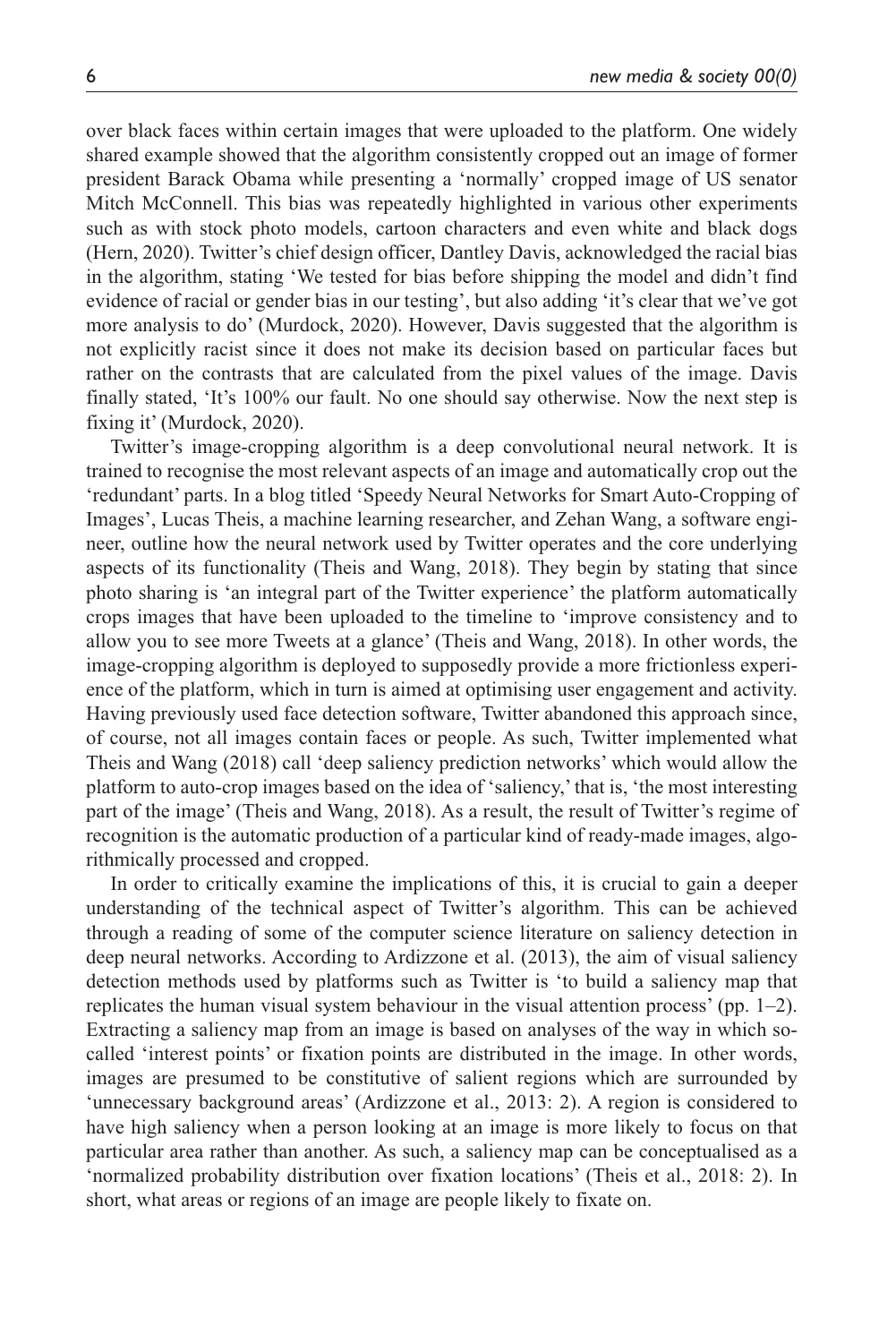Moreover, as Li and Yu (2015) point out, saliency is derived from 'visual contrast as it intuitively characterizes certain parts of an image that appear to stand out relative to their neighboring regions or the rest of the image' (p. 5455). The deep neural network used for image-cropping is trained using regions from a set of already labelled saliency maps, which allow the algorithmic model to evaluate the pixel contrasts between different image regions. This, in turn, enables the neural network to predict what aspects of an image can be considered salient or irrelevant to the user. Moreover, through training, Li and Yu (2015) claim that the neural networks become capable of 'inferring the saliency score of every image region from the multiscale CNN features extracted from nested windows surrounding the image region' (p. 5456). Through exposure to training data, in other words, neural networks iteratively adjust their weights or parameters to better be able to recognise salient regions in images, which in turn, enable them to infer a saliency score from these regions.

As the literature on saliency detection algorithm shows, there are some powerful assumptions at play in Twitter's algorithm, assumptions which have political implications. First, there is an assumption that some things are worthy of attention and some things are not – and that this can be inferred predominantly from the pixel values of an image. The algorithm processes social media images in terms of a binary relation; determining salient or redundant regions. As a result, the extent to which an image is automatically cropped, and the extent to which certain features are made relevant in an image, is predicated on this binary or Boolean selection process. As Theis and Wang (2018) suggest, the Twitter neural network algorithm uses these inferences 'to center a crop around the most interesting region' of a given image, predicting what users are most likely wanting to see. In other words, saliency detection allows Twitter's deep convolutional neural network to learn a saliency model, identify what it thinks is the most important regions or areas of an image, cropping and resizing it to fit with the platform it is uploaded to while discarding areas of the image considered irrelevant.

Second, there is an assumption that Twitter should take an active role in algorithmically cropping people's images, rendering certain elements of images redundant. The underlying attitude seems to be: since we have an algorithmic model for it, we *should*. Through these following two assumptions, we see a particular regime of recognition emerge, one based on the supposed capacity of neural networks to identify, recognise and infer the saliency score of particular regions of social media images and to automatically crop them accordingly. It is a regime predicated on both the algorithmic capacity to crop images and the proactive role assumed by social media platforms in 'cleaning' people's uploaded images. In the following section, I want to argue that the social power to arbitrate recognisability produces not only novel modes of recognition but also nonrecognition, that is, ways in which people are rendered both visible and invisible by algorithmic media. Afterwards, I want to suggest that the regime of recognition on Twitter can be seen to condition the parameters of users' perceptual experience within the platform, determining what is included in images and what is discarded as redundant.

### **Regimes of nonrecognition: when algorithms 'look through'**

As the example from Twitter shows, algorithms have the capacity to render people recognisable, which, in turn, determines who comes to matter within the platform. Yet, it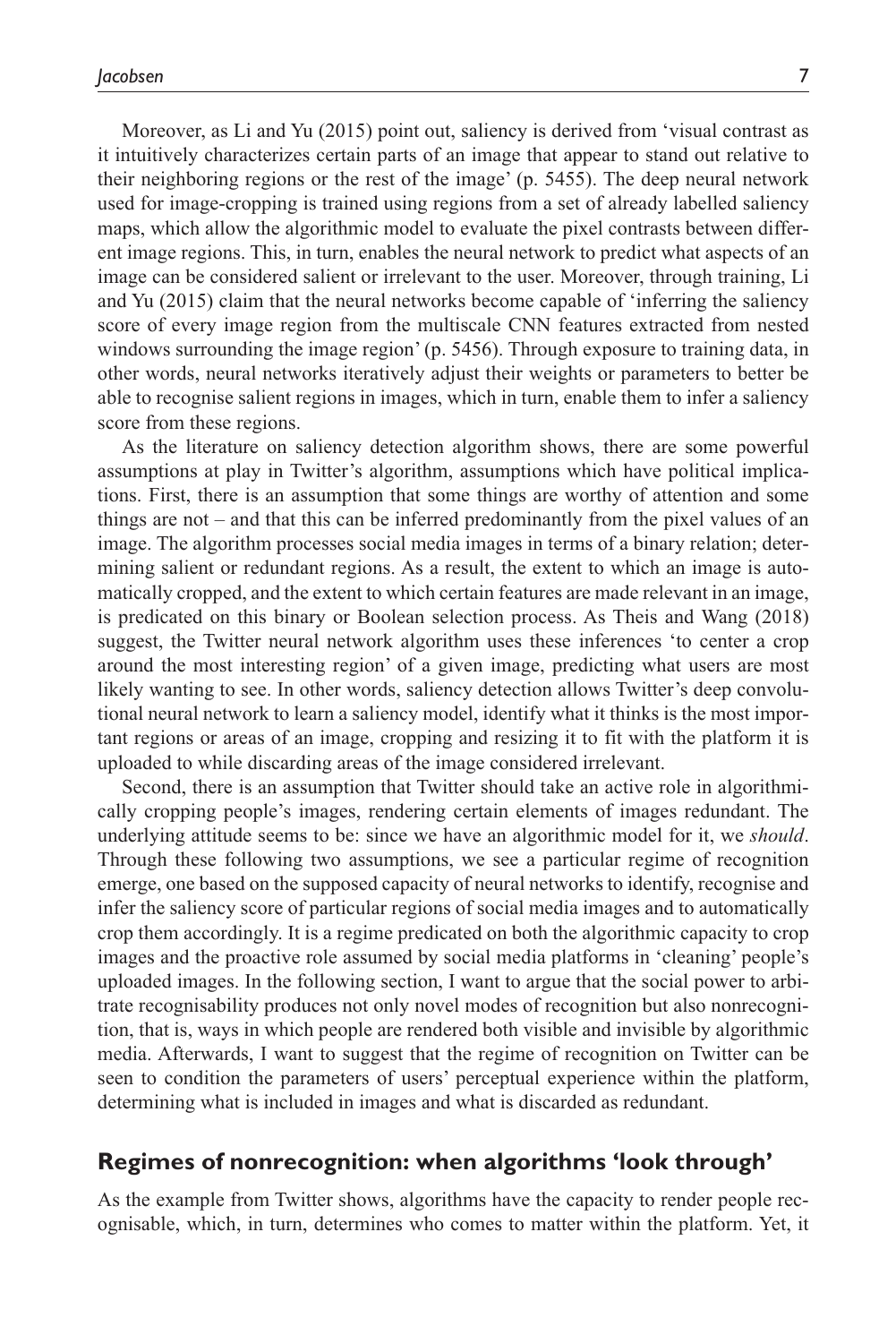also demonstrates that for this to work they must also arbitrate nonrecognisability, shaping the conditions of who is not made visible through saliency detection. In terms of Twitter's neural network, the notion saliency detection is grounded in the fundamental assumption that social media images are composed of salient regions that are, according to Ardizzone et al. (2013) 'surrounded by unnecessary background areas' (p. 2). Of course, in terms of human vision, Jonathan Crary (1999) points out that attention is a process of selection: 'an activity of *exclusion*, of rendering parts of a perceptual field unperceived' (pp. 24–25, original emphasis). For Crary, the annulment of some sensory data is integral to human perception. Yet, regimes of recognition establish the conditions by which perception as an activity of exclusion is delimited, circumscribed and enacted within social platforms. In other words, what or who must count as an 'unnecessary background area' is a highly political question, because it impacts how neural networks are weighted and what kinds of outputs or auto-crops they produce.

On one level, this activity of exclusion is predicated on the dataset used to train the deep learning algorithm. As Amoore (2020) writes, 'whether someone or something can be recognized depends on what the algorithm has been exposed to in the world' (p. 72). As such, this brings to the fore issues of bias and prejudice and how they may be baked into datasets (Angwin et al., 2016; Benjamin, 2019; Eubanks, 2018; Noble, 2018; O'Neil, 2016). Through a study of facial recognition systems, Buolamwini and Gebru (2018), for instance, argue that these repeatedly miscategorised darker-skinned woman at a much higher rate than any other group. In other words, these scholars argue that algorithms encode patterns of racial oppression, while also reflecting entrenched socio-cultural prejudices and inequalities in society.

Twitter's saliency detection algorithm highlights what Crawford and Paglen (2019) call 'the politics of images in machine learning training sets'. In their exhibition *Excavating AI*, Crawford and Paglen (2019) present the various datasets, composed of images scrapped from places such as Instagram, used to train facial recognition systems. Even though these images display humans, Crawford and Paglen argue that these are mostly looked at by algorithms. They are used to train facial recognition how to see humans. As Paglen (2014) has argued elsewhere, such images are predominantly 'operational', that is, they do not represent the particular contours of humans but are rather part of larger computational processes and operations. These datasets comprised of images, Crawford and Paglen suggest, can therefore be used to not only learn algorithms to recognise the presence of individuals but also to detect and infer emotional states, which has been highly critiqued in recent scholarship (McStay, 2018). They can also be heavily skewed in terms of who they represent and, more importantly, who they do not represent. The question of who is excluded from a training dataset (e.g. minority populations) is not only an issue of inclusion and diversity; rather, I argue that it is a fundamentally ethicopolitical question for it delimits the scope of what an algorithm is capable of recognising. As a result, algorithmic systems constitute both regimes of recognition and nonrecognition, determining who or what counts or comes to matter and who does not.

Yet, it is also crucial to look at the underlying processes by which algorithms learn to recognise certain features and not others. As Louise Amoore (2020) states, 'As the algorithm adjusts itself according to the specific object features in the training data as well as the weights of its own calculations, it is becoming the contemporary condition of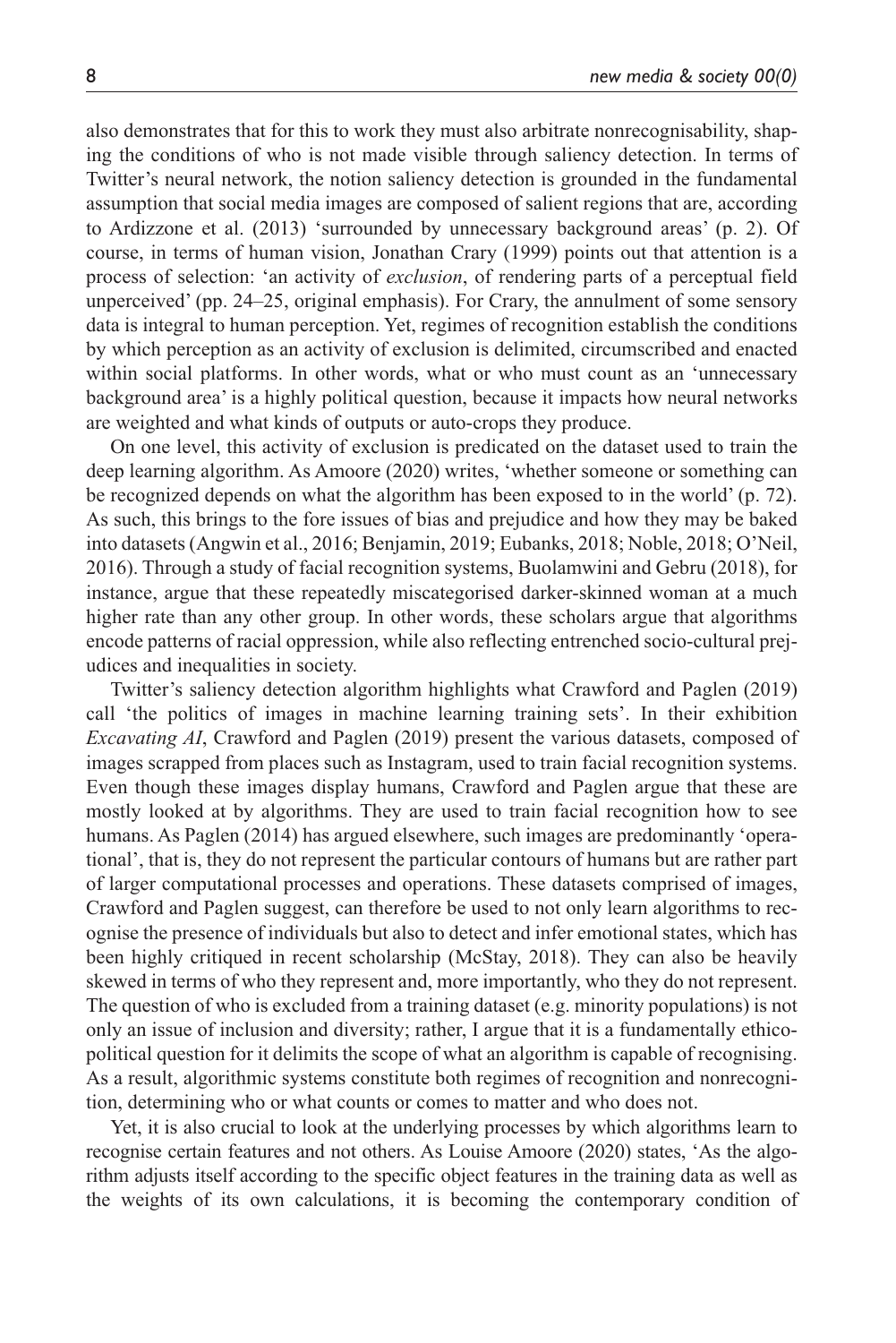recognizability as such' (p. 73). In the case of Twitter's saliency detection algorithm, the politics of recognition is not merely a question of utilising biased datasets to train the algorithm. It is also, importantly, a question of the ways in which neural network algorithms are weighted, what the parameters are, how pixel values are calculated within individual images, as well as what is considered the threshold of saliency. These questions determine what visual features within an image an algorithm is able to see and recognise. Thus, what Taina Bucher (2012b) calls 'the threat of invisibility' on social media platforms is seen here to be predicated not only on users' levels of participation (or lack thereof), but also on a certain arrangement of probability weightings and parameters within the algorithm that produces a certain output. The bias is not merely located in the historical data used to train algorithms. In fact, they are also located on a more granular level, in the parameters, weightings and thresholds of neural networks. These processes also determine what counts as salient within images and what is automatically cropped out.

As algorithmic media such as Twitter arbitrate recognisability within their platforms, they increasingly shape the boundaries of what can be recognised and what is rendered nonrecognisable, and hence, the boundaries of what users are able to see. This brings to the fore questions regarding the relationship between social media platforms and opportunities of political recognition in society. For instance, Jordan Crandall (2005) suggests that

Being-seen is an ontological necessity; we strive to be accounted for within the dominant representational matrices of our time. We are not only talking about a gaze that is intrusive and controlling. We are talking about a gaze that provides the condition for action – the gaze for which one acts. (p. 20)

In other words, to be seen is not always a matter of surveillance. Rather, it is also a fundamental human need. Of course, fights for equal recognition, especially for minorities, has a long history in Western society (Honneth, 1992; Taylor, 1994). Yet, in the age of algorithms, struggles for recognition increasingly take place at the level of the pixel. They take place at a level of granularity that is imperceptible to the human eye, below the thresholds of human perception. It takes place at the level where the weights and parameters of neural network algorithms are tweaked and optimised. To be seen on social media is not merely a question of how one participates within it. To be seen on social media is to be seen and recognised by the algorithm at the level of the pixel.

As the example of Twitter's saliency detection algorithm also shows, to be *looked through* – to be rendered nonrecognisable and invisible – is a crucial implication of the capacity to arbitrate recognisability. Here, paradoxically, the weights and parameters of Twitter's saliency detection algorithm have the capacity to render certain people as weightless, as invisible, as un-outputtable, as without matter. As the algorithm disregards users' embodied, socio-cultural contexts in its processing of images, it is unsurprising that it is seen to depict a disembodied image, an image where the person was not recognised as such at the level of the pixel. In short, the social power of regimes of recognition on algorithmic media consists not only in how they see people, objects and events, but also in ways in which they look through them. Social media platforms produce not only modes of recognition but also modes of nonrecognition.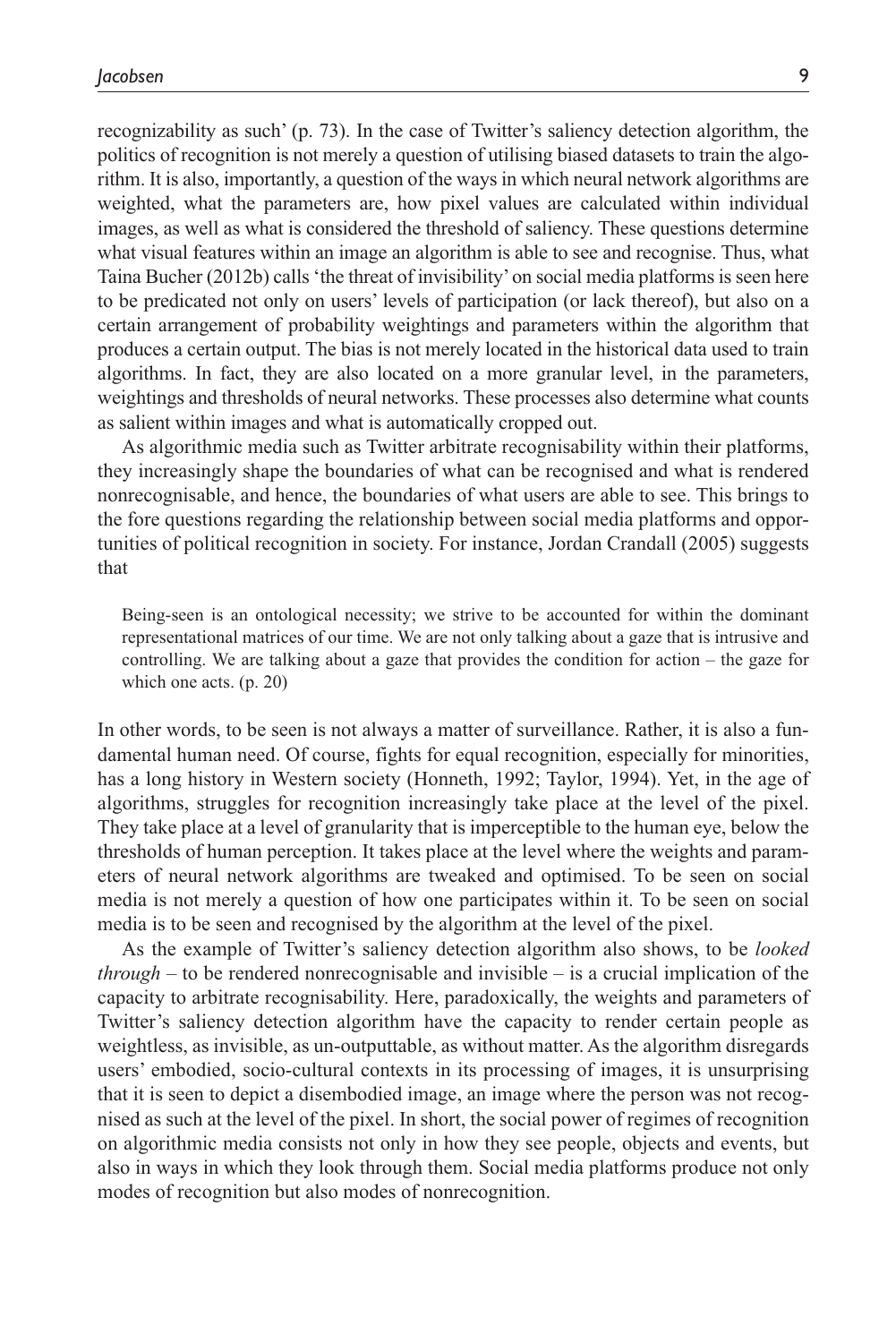These processes, through the ever-pervading integration of recognition technologies, are normalised on social media platforms. Rather than seeing incidents like the one on Twitter as an 'accident' or as a deliberate act of racial prejudice, there is a need to see it as an inevitable outcome of the logic of regimes of recognition. Rather than being an 'accident', the incident on Twitter highlights the power of regimes of recognition. The politics of looking through is baked into the fundamental logic of the algorithm. In order for some aspects of images to be salient and recognisable, others have to be rendered unimportant and nonrecognisable. As a result, regimes of recognition are always simultaneously regimes of nonrecognition, and their operations on algorithmic media demonstrate the extent to which the social world can and should be rendered visible and thus actionable, which in this case has implications for struggles for political recognition.

## **The automatic production of 'consistent' lines of sight**

Regimes of recognition on algorithmic media not only have the capacity to render certain people nonrecognisable; they also have the power to circumscribe people's parameters of attention and perception more generally. The idea of attention is generally understood as 'the cognitive processes of selecting and focusing upon certain aspects of information while ignoring others' (Fazi, 2019: 3). In the context of Twitter's saliency detection algorithm, more specifically, I argue that the capacity to arbitrate recognisability is the power to shape people's attention through the algorithmic construction of what I call 'consistent' lines of sight.

This becomes evident when revisiting the blog written by Theis and Wang (2018). As they state, the saliency detection algorithm used by Twitter to automatically crop uploaded images forms part of the platform's efforts to 'improve consistency and to allow you to see more Tweets at a glance' (Theis and Wang, 2018). The idea here is that the algorithm is supposed to enable a more frictionless, smooth and consistent user experience of the platform. Yet, what is meant by 'consistent' here? The word is by no means politically neutral. Rather than merely signifying a better user experience, I suggest that the notion of 'consistency' in this context is indicative of the sort of work that is currently being done by regimes of recognition on algorithmic media. For instance, the production of perceptual consistency is fundamentally a political question, because it is predicated on the assumption that some features within images can and should be rendered visible and others can and should be automatically cropped. As such, Twitter's regime of recognition operates as what Taina Bucher (2012a) calls a 'technicity of attention', participating in shaping, organising and automating users' parameters of attention and perception – creating a subject that is productive, predictable and 'consistent'.

How are these so-called 'consistent' lines of sight generated? In what follows, I argue that they are the product of two interweaving processes: separating and binding. In terms of the first process, separating, Twitter's regime of recognition can be conceptualised as a mode of 'algorithmic attentiveness' (Amoore, 2009). By this, Amoore means a particular attentiveness to the world that breaks up the visual field of an image solely in terms of pixel values. This algorithmic attentiveness is 'a means of apportioning, segregating, singling out for our collective attentions' (Amoore, 2009: 19). Similarly, Twitter's regime of recognition functions by separating the images one encounters on social media from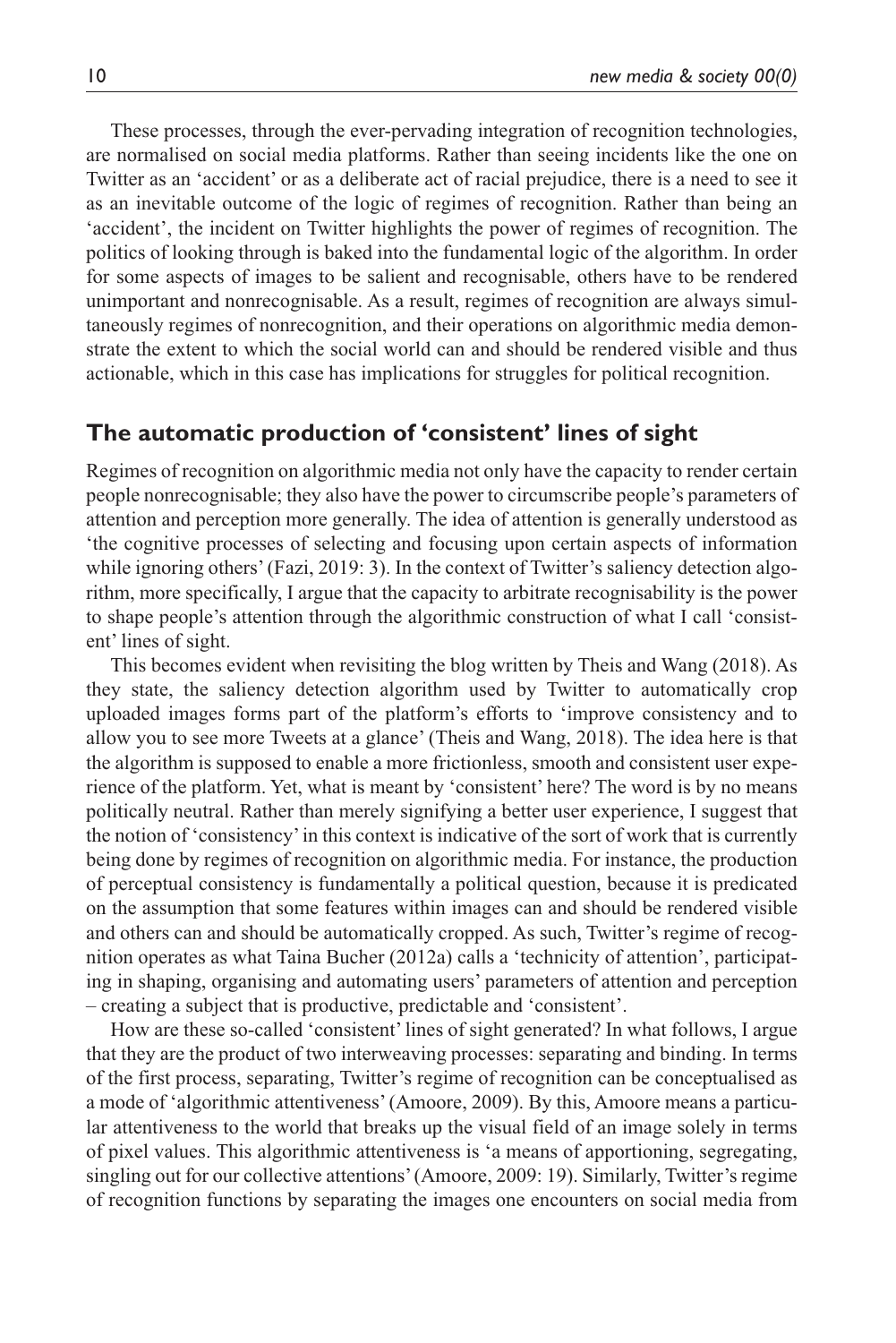the social world and people's lived experiences. By processing, analysing and automatically cropping images before they enter people's field of vision, the saliency algorithm is a means by which social media platforms relocate vision 'to a plane severed from a human observer' (Crary, 1990: 1).

This means that social media images can be understood increasingly as 'discorrelated images' (Denson, 2020), referring less to socio-cultural realities and embodied subjects and more to way these images are 'seen' and processed by algorithms as well as what regions of images algorithms are able to recognise. Echoing Jonathan Crary (1999), regimes of recognition on social media platforms are 'not primarily concerned with looking at images but rather with the construction of conditions that individuate, immobilize, and separate subjects, even within a world in which mobility and circulation are ubiquitous' (p. 74). In other words, what parts of a social media image are unrecognised by the algorithm is less a result of an embodied process of attention and more a direct byproduct of the ways in which social media platforms operate as arbiters of recognisability. Here, the visual is further 'abstracted' (Crary, 1990) by algorithmic technologies, severed from embodiment and the socio-cultural contexts from which it arises. As such, I argue that the politics of regimes of recognition on social media can be said to constitute a continual effort to separate and unmoor users' perceptual experience from their messy, socio-cultural contexts and ways of seeing the word, and instead algorithmically produce 'consistent' and frictionless lines of sight. Consistency, as proposed by Theis and Wang (2018), therefore, constitutes a set of algorithmic 'dividing practices that render ways of life economic, make them amenable to management, trading, or exchange' (Amoore, 2009: 19).

Furthermore, I argue that the production of consistent lines of sight also involves processes of binding. What is meant by this? Twitter's neural network algorithm is predicated on predefined notions of relevance and saliency. That is, pixel values within a social media image are processed in relation to underlying assumptions about what constitutes meaningful regions in an image, which in turn determines their relevance to the overall saliency score of the image. The notion of binding therefore foregrounds another important way in which consistent lines of sight are generated. The regime of recognition on Twitter not only unmoors people's perceptual experiences of social media images from their lived experiences and socio-cultural contexts; it also *rebinds* them in relation to what can be seen and recognised by the algorithm. Algorithmic modes of attentiveness operate at a level that is imperceptible to the human eye, namely the pixel. Users' perceptual experiences are, therefore, organised and fixed in relation to this logic. As such, Twitter's regime of recognition can also be understood as 'operations of fixing, of fastening' (Crary, 1999: 332). Yet, this operation of fixing is by no means neutral for what the algorithm perceives as recognisable and thus 'normal' (redundant regions become equivalent to deviations from this norm and are therefore automatically cropped). As such, Twitter's regime of recognition engenders a new valuation of visual experience; one which aligns itself with the logic of consistency, frictionlessness and what meanings algorithms can extract from pixel values.

However, the production of consistent lines of sight by regimes of recognition on algorithmic media should not be reduced to a set of technologically deterministic processes and effects. This is because, first, it is important to see social media platforms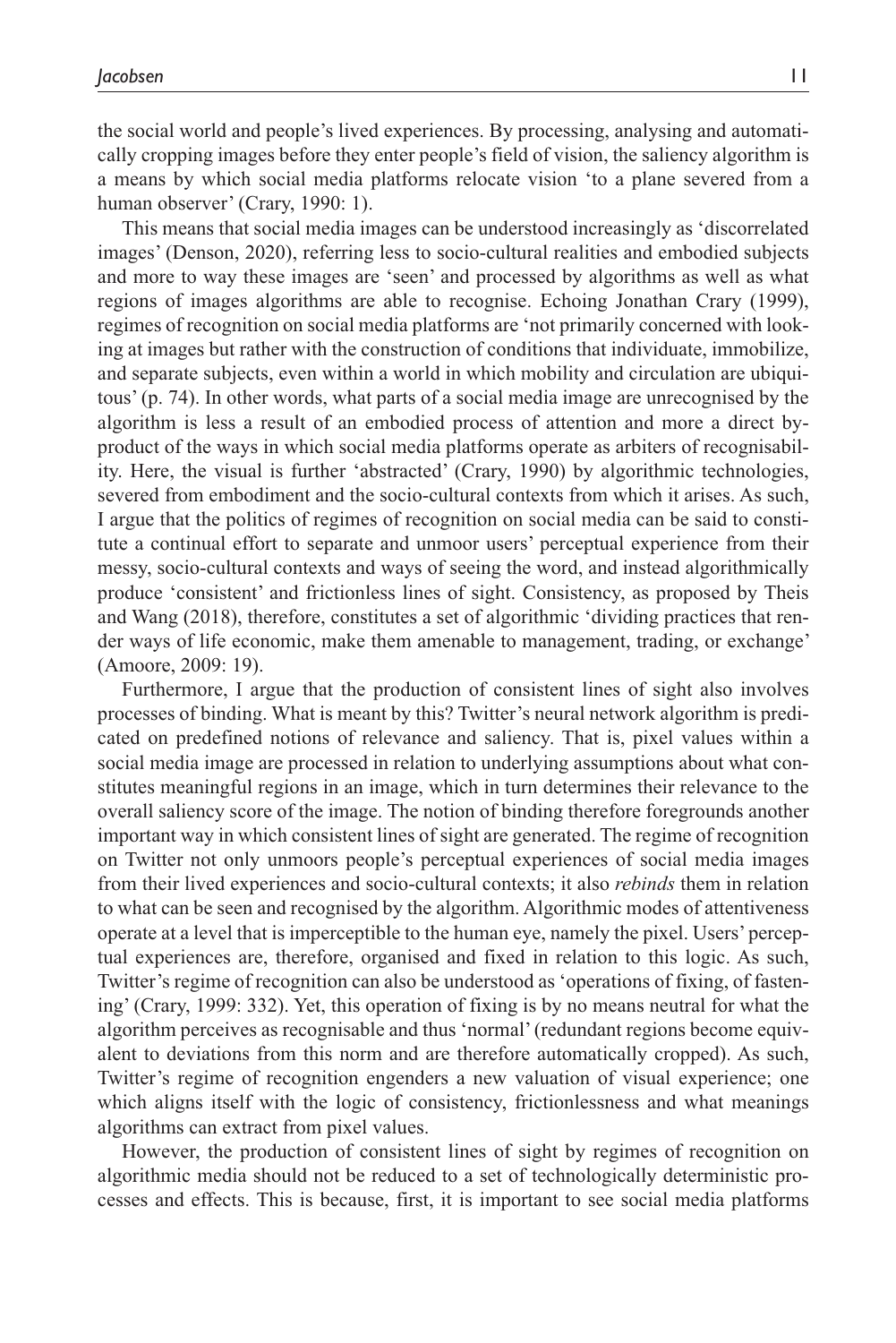comprising an intricate 'attention ecology' (Citton, 2017), where attention is distributed among both human users and algorithmic systems. In this view, regimes of recognition constitute an aspect of this attention ecology. For instance, Fazi (2019) argues that 'we think alongside machines that are, in a sense, already thinking. Similarly, we pay attention alongside machines that are, in a sense, already paying attention' (p. 85). The result of this plethora of attentive agents within present ecologies, Fazi argues, is a restructuring of the conditions for the human capacity to pay attention (Fazi, 2019: 99).

Social media platforms can thus be said to constitute ecologies of diverse human and nonhuman modalities of attention, intimately entangled. For instance, where humans would quite easily would see a person in an image, the neural network algorithm recognises them based on the way it has been trained and how connections within the network are weighted. For the algorithm, a person is equivalent to a cluster of salient regions recognised at the level of the pixel. In other words, the particular regimes of recognition of algorithmic media such as Twitter and Facebook further introduce and perpetuate, as Mark B. Hansen (2015: 4) put it, 'levels of operationality that impact our experience without yielding any perceptual correlate'.

Second, the production of consistent lines of sight should not be understood in deterministic terms given the tension that these overlapping agencies and diverse modalities of attention may produce on social media. Indeed, I suggest that algorithmic media can be understood as *spaces of perceptual contestation*. As Kate Crawford (2016) argues, 'algorithmic decision making is always a contest' (p. 87). That is, 'the spaces of intersection between humans and algorithms can be competitive and rivalrous, rather than being purely dictated by algorithms that are divorced from their human creators' (Crawford, 2016: 82). Here, Twitter's regime of recognition can be seen to engender a similar space of contestation in terms of what can and should be seen in social media images. In arbitrating recognisability, or failing to do so, it produces instances of tensions, mishaps and incidents of racism. A way to critically examine the politics of regimes of recognition on algorithmic is therefore to pay attention to such instances where arbitrating recognisability on social media seems to fail. Yet, they are not simply instances of algorithmic aberrations. As Louise Amoore (2020) argues, they are instead moments in which algorithms 'give account of themselves', that is, their politics and their intrinsic logic. The incident with Twitter's saliency detection algorithm can therefore be understood as highlighting the social power of regimes of recognition on algorithmic media and how they seek to produce consistent lines of sight.

## **Conclusion**

In this article, I have sought to showcase how algorithms may shape how we see and experience the world. This article has sought to add to our understanding of the power and politics of algorithms through the way in which they shape people's perceptual experiences on social media through the algorithmic reconfiguration of images. Drawing on Louise Amoore's (2020) idea of 'regimes of recognition', I have argued that social media platforms can be understood as powerful 'arbiters of recognisability', shaping the conditions of what can be seen and what is rendered invisible. Drawing on an analysis of industry reports as well as computer science literature, this article provided an in-depth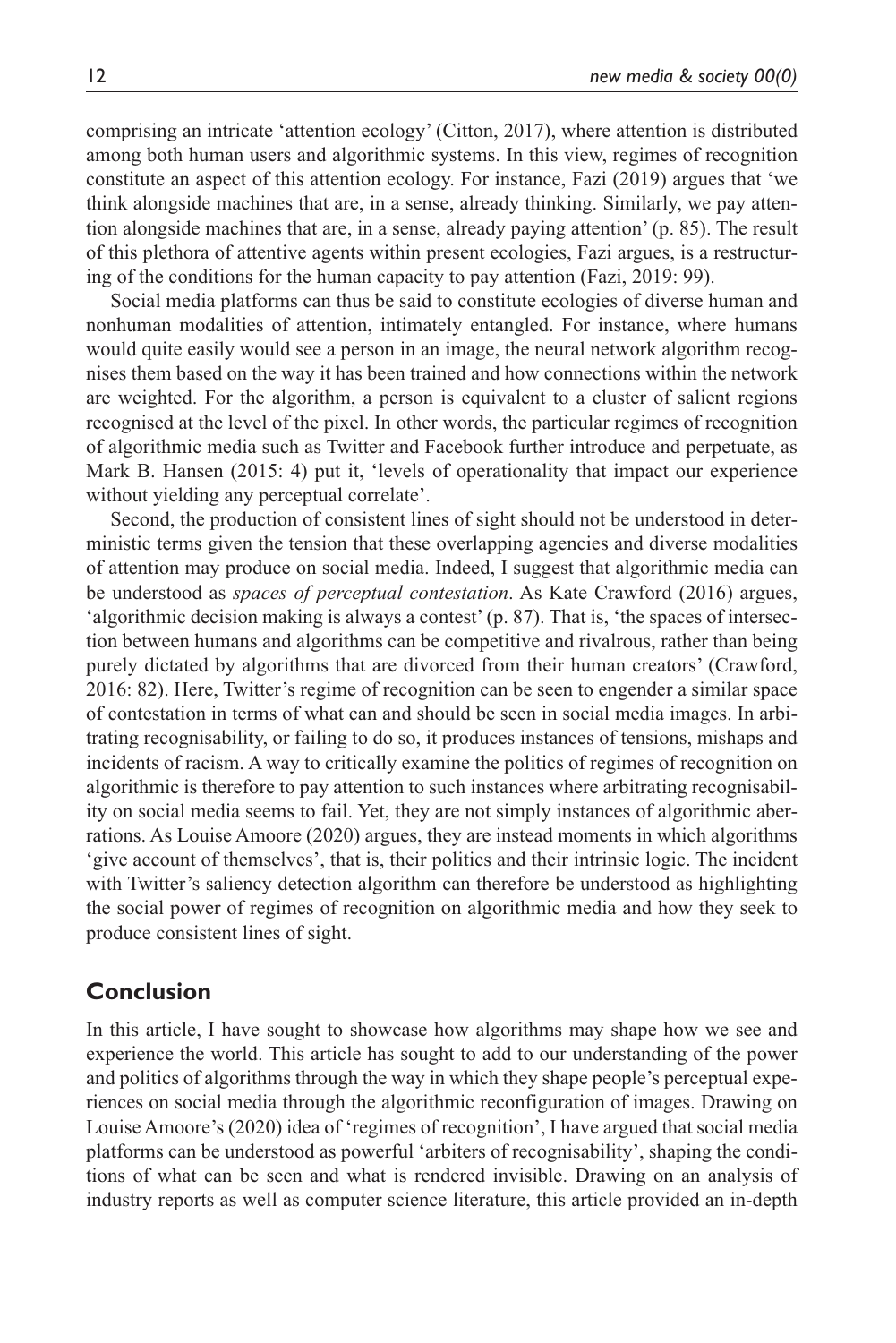study of Twitter's so-called deep saliency algorithm. It attempts to detect salient regions within an image and to automatically crop out what are considered redundant regions. As I pointed out, the algorithm is a mechanism to optimise and maximise user engagement with platform images, ensuring a continuous and frictionless shareability within the social media platform.

More specifically, I argued that social media's capacity to arbitrate recognisability is fundamentally political in the following two main ways: first, it constitutes the power to render people visible and invisible within platforms. Here, I show that what is shown in images uploaded to Twitter is partly a result of algorithmic processes of highlighting salient regions in images and automatically cropping out the redundant parts. This was seen to raise issues of racial bias, as the Twitter algorithm had been shown to crop out black faces because it did not recognise their being there. Rather than an accident, however, this case foregrounds the logic of the algorithm and the power of the capacity of arbitrating recognisability. That is, in order for some aspects of images to be salient and recognisable, others have to be rendered unimportant and nonrecognisable. According to this algorithmic logic, for some people to be rendered visible others have to be rendered redundant.

Second, I argued that the capacity to arbitrate recognisability is also the power to shape perception through the algorithmic construction of so-called 'consistent' lines of sight. The notion of consistency is not only Twitter's marketing talk but also highlights the underlying desire of social media platforms to algorithmically shape and organise people's parameters of attention, and in turn, create subjects that are productive, predictable and perceptually 'consistent'. I theorised that this attempt to create consistent lines of sight is the product of two interweaving processes, namely separating and binding. In other words, people's perception is separated from their socio-cultural cultural realities and bound to the conditions by which algorithms see and recognise the world, namely pixel values.

As Jordan Crandall (2005) suggested, 'being-seen is an ontological necessity' (p. 20). It is a human need to be recognised by others, a need which 'provides the condition for action' (Crandall, 2005: 20). To be seen and recognised is crucial for how we act in the world. Yet, what I have attempted in this article is to argue that this ontological necessity for recognition is increasingly being arbitrated by algorithmic media. As our lives become ever more entangled with social media platforms, they increasingly determine the conditions of possibility for how we are rendered visible and/or invisible to others. What is seen and recognised by the algorithm is valued. In this view, Twitter's saliency algorithm is not only a point of interest because of its racist 'mistake'. Rather, I argue that the algorithm signifies a broader development in society, whereby how we see and are seen by others is increasingly arbitrated and shaped by algorithmic regimes of recognition. That is, social media platforms make the world appear in particular ways, shaping the conditions of how people can be recognised and seen. I argue that to be seen on social media is to be algorithmically recognised at the pixel level.

However, it is also crucial that this notion of 'regimes of recognition' not be seen in fixed terms. As Roland Barthes (1974: 11) put it, we need to be 'attentive to the plural' inherent in the concept, acknowledging the multiplicity of interlinking ways, practices, tools, techniques, algorithms and systems used by social media platforms to arbitrate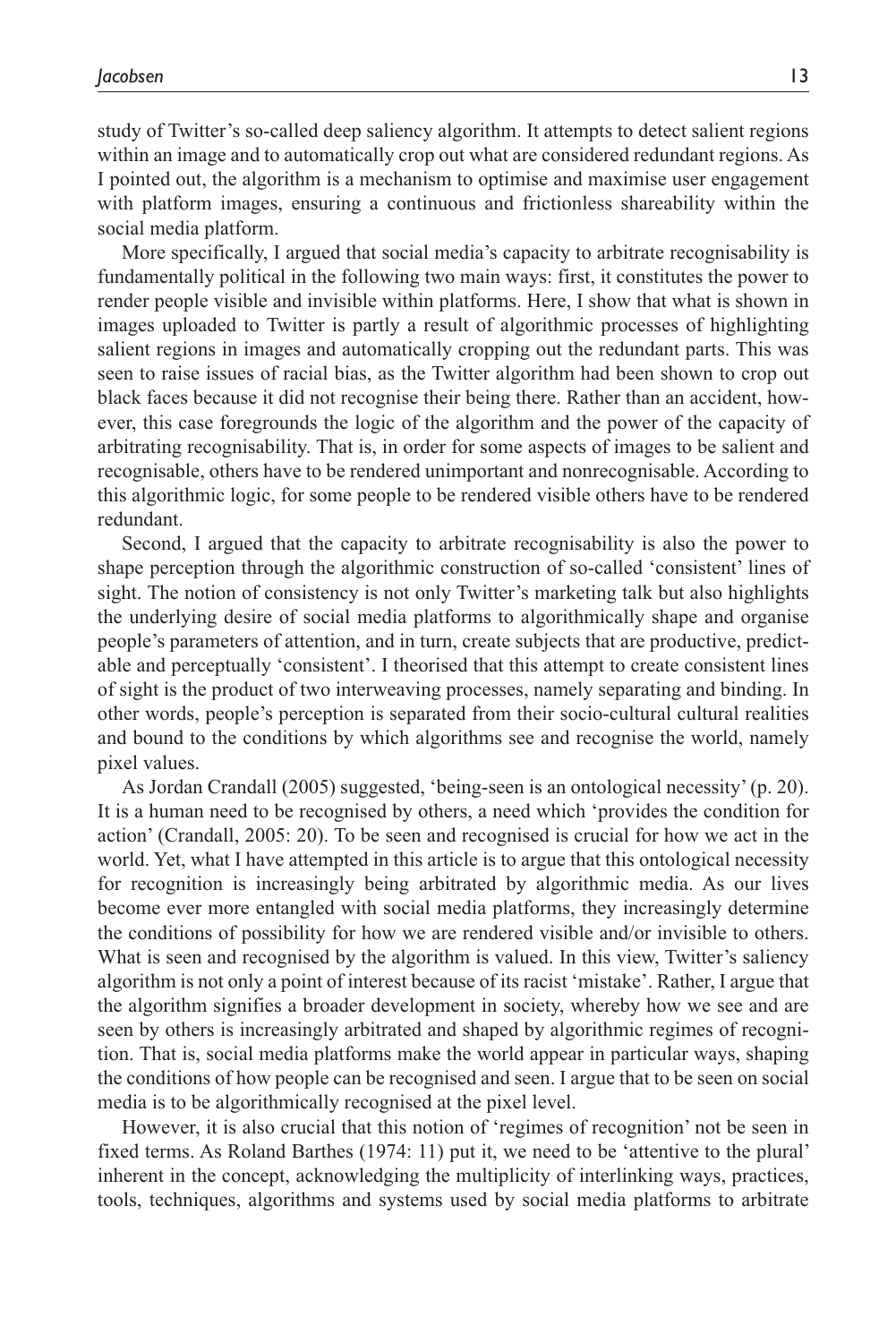recognisability, that is, how they render people recognisable or nonrecognisable within their platforms. There is therefore a need to further explore ways in which users are made recognisable within platforms and what the social implications of this may be. For example, how are users seen and recognised by platforms such as Facebook, Instagram, YouTube or TikTok? What particular algorithmic techniques are used to know the user more intimately and render them visible or invisible on the platform? These questions remain unexplored in this article, but they remain fruitful avenues for future research. As people perceive within 'a prescribed set of possibilities' (Crary, 1990: 6), there is an ongoing need to critically investigate the algorithmic regimes used to circumscribe this set of possibilities.

### **Author Note**

Benjamin N Jacobsen is now affiliated to Department of Geography, Durham University, Lower Mountjoy, Durham, UK.

## **Funding**

The author(s) received no financial support for the research, authorship and/or publication of this article.

## **ORCID iD**

Benjamin N Jacobsen **iD** <https://orcid.org/0000-0002-6656-8892>

### **References**

- Agostinho D (2019) The optical unconscious of Big Data: datafication of vision and care for unknown futures. *Big Data & Society*. Epub ahead of print 5 February. DOI: 10.1177/2053951719826859.
- Amoore L (2009) Lines of sight: on the visualization of unknown futures. *Citizenship Studies* 13(1): 17–30.
- Amoore L (2020) *Cloud Ethics: Algorithms and the Attributes of Ourselves and Others*. Durham, NC: Duke University Press.
- Ananny M and Crawford K (2018) Seeing without knowing: limitations of the transparency ideal and its application to algorithmic accountability. *New Media & Society* 20(3): 973–989.
- Andrejevic M and Selwyn N (2019) Facial recognition technology in schools: critical questions and concerns. *Learning, Media and Technology* 45(2): 115–128.
- Angwin J, Larson J, Mattu S, et al. (2016) Machine bias. *ProPublica*, 23 May. Available at: [https://](https://www.propublica.org/article/machine-bias-risk-assessments-in-criminal-sentencing) [www.propublica.org/article/machine-bias-risk-assessments-in-criminal-sentencing](https://www.propublica.org/article/machine-bias-risk-assessments-in-criminal-sentencing)
- Ardizzone E, Bruno A and Mazzola G (2013) Saliency based image cropping. In: Petrosino A (ed.) *Image Analysis and Processing – ICIAP*. Berlin: Springer-Verlag, pp. 773–782.
- Barthes R (1974) *S/Z* (trans. R Miller). New York: Hill and Wang.
- Beer D (2009) Power through the algorithm? Participatory web cultures and the technological unconscious. *New Media & Society* 11(6): 985–1002.
- Beer D (2017) The social power of algorithms. *Information, Communication & Society* 20(1): 1–13.
- Beer D (2019) *The Data Gaze: Capitalism, Power and Perception*. London: SAGE.
- Benjamin R (2019) *Race after Technology: Abolitionist Tools for the New Jim Code*. New York: Wiley.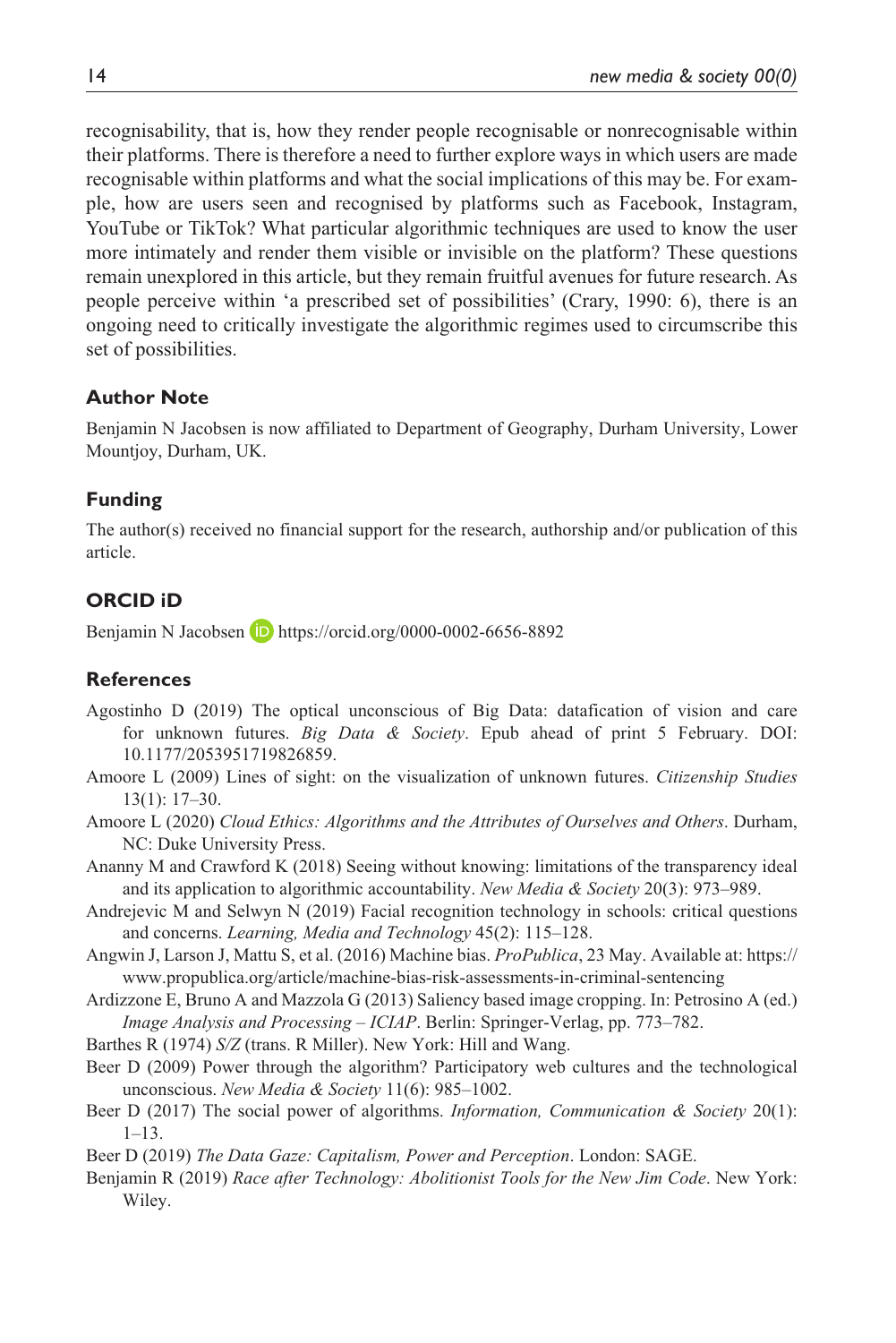- Bucher T (2012a) A technicity of attention: how software 'makes sense'. *Culture Machine* 13:  $1 - 23$ .
- Bucher T (2012b) Want to be on top? Algorithmic power and the threat of invisibility on Facebook. *New Media & Society* 14(7): 1164–1180.

Bucher T (2018) *If . . . Then: Algorithmic Power and Politics*. Oxford: Oxford University Press.

- Bueno CC (2019) The face revisited: using Deleuze and Guattari to explore the politics of algorithmic face recognition. *Theory, Culture & Society* 37(1): 73–91.
- Buolamwini J and Gebru T (2018) Gender shades: Intersectional accuracy disparities in commercial gender classification. *Proceedings of Machine Learning Research* 81: 1–15.
- Burrell J (2016) How the machine 'thinks': understanding opacity in machine learning algorithms. *Big Data & Society*. Epub ahead of print 6 January. DOI: 10.1177/2053951715622512.
- Cheney-Lippold J (2011) A new algorithmic identity: soft biopolitics and the modulation of control. *Theory, Culture & Society* 28(6): 164–181.
- Cheney-Lippold J (2016) Jus algoritmi: how the national security agency remade citizenship. *International Journal of Communication* 10: 1721–1742.
- Citton Y (2017) *The Ecology of Attention*. Cambridge: Polity Press.
- Crandall J (2005) Envisioning the homefront: militarization, tracking and security culture. *Journal of Visual Culture* 4(1): 17–38.
- Crary J (1990) *Techniques of the Observer: On Vision and Modernity in the Nineteenth Century*. Cambridge, MA and London: MIT Press.
- Crary J (1999) *Suspensions of Perception: Attention, Spectacle, and Modern Culture*. Cambridge, MA: MIT Press.
- Crawford K (2016) Can an algorithm be agonistic? Ten scenes from life in calculated publics. *Science, Technology & Human Values* 41(1): 77–92.
- Crawford K and Paglen T (2019) Excavating AI: the politics of images in machine learning training sets. Available at:<https://www.excavating.ai/>
- Denson S (2020) *Discorrelated Images*. Durham, NC and London: Duke University Press.
- Eubanks V (2018) *Automating Inequality: How High-Tech Tools Profile, Police, and Punish the Poor*. New York: St. Martin's Press.
- Fazi MB (2019) Distraction machines? Augmentation, automation and attention in a computational age. *New Formations: A Journal of Culture, Theory, Politics* 98: 85–100.
- Flyverbom M (2019) *The Digital Prism: Transparency and Managed Visibilities in a Datafied World*. Cambridge: Cambridge University Press.
- Gillespie T (2010) The politics of 'platforms'. *New Media & Society* 12(3): 347–364.
- Gillespie T (2014) The relevance of algorithms. In: Gillespie T, Boczkowski PJ and Foot KA (eds) *Media Technologies: Essays on Communication, Materiality, and Sociality*. Cambridge, MA and London: MIT Press, pp. 167–193.
- Hallinan B and Striphas T (2016) Recommended for you: the Netflix prize and the production of algorithmic culture. *New Media & Society* 18(1): 117–137.
- Hand M (2012) *Ubiquitous Photography*. Cambridge: Polity Press.
- Hansen MB (2015) *Feed-Forward: On the Future of Twenty-First-Century Media*. Chicago, IL and London: The University of Chicago Press.
- Hern A (2020) Twitter apologises for 'racist' image-cropping algorithm. *The Guardian*, 21 September. Available at: [https://www.theguardian.com/technology/2020/sep/21/twitter](https://www.theguardian.com/technology/2020/sep/21/twitter-apologises-for-racist-image-cropping-algorithm)[apologises-for-racist-image-cropping-algorithm](https://www.theguardian.com/technology/2020/sep/21/twitter-apologises-for-racist-image-cropping-algorithm)
- Honneth A (1992) *Struggle for Recognition: The Moral Grammar of Social Conflicts*. Cambridge: Polity Press.
- Kitchin R (2017) Thinking critically about and researching algorithms. *Information, Communication & Society* 20(1): 14–29.